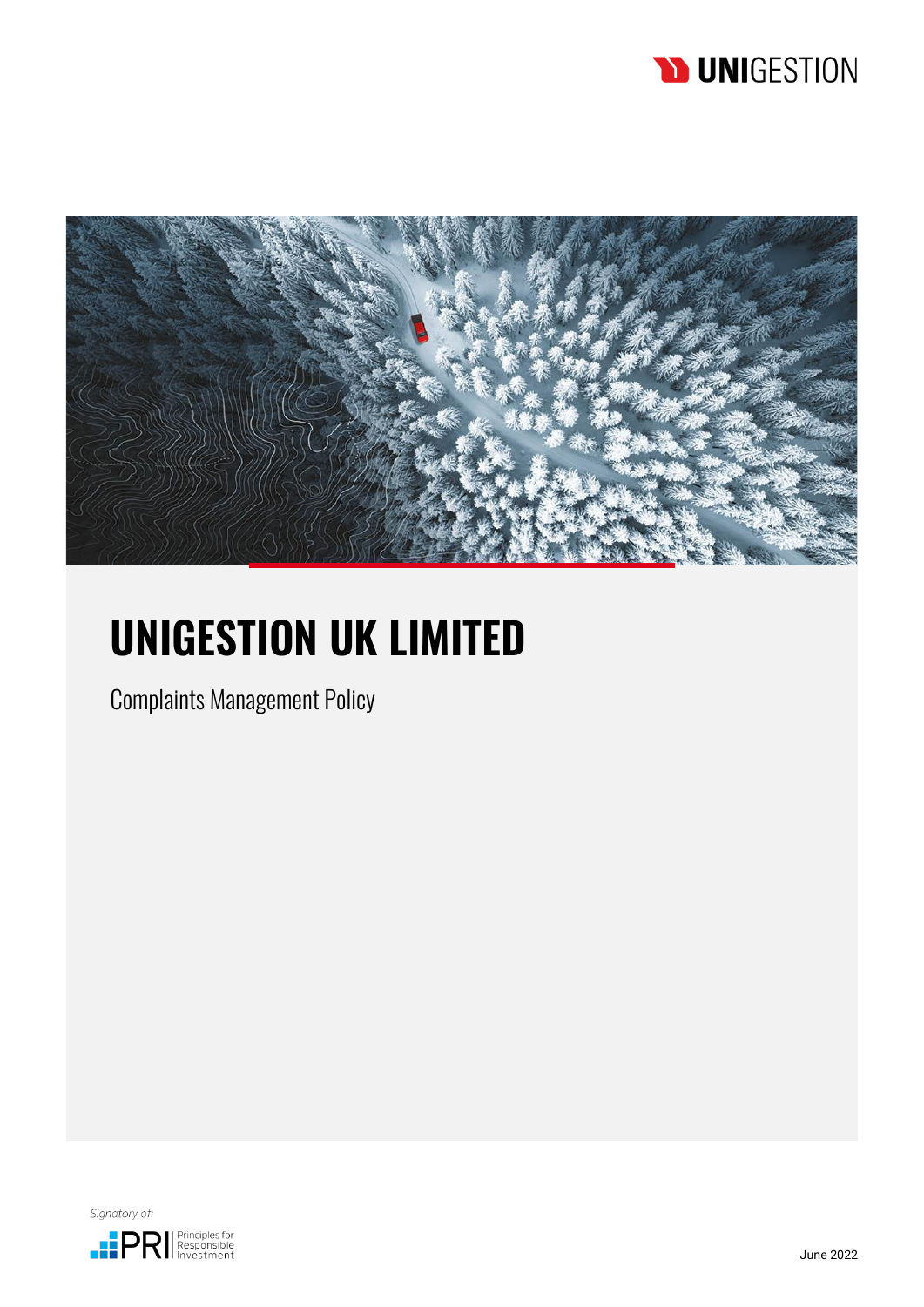# **Table of Contents**

Y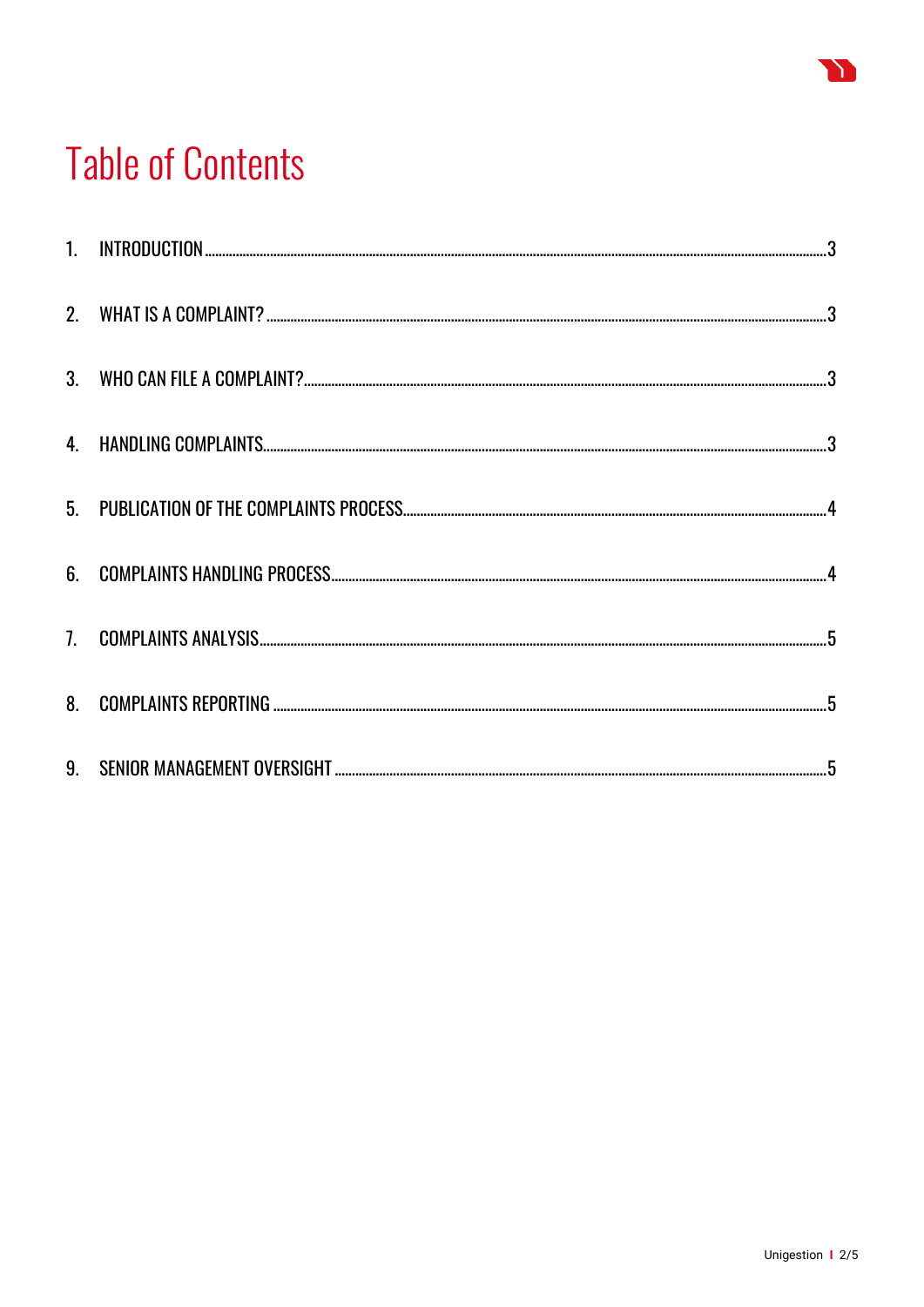#### <span id="page-2-0"></span>1. INTRODUCTION

All firms regulated by the FCA, the SEC or NFA/CFTC are required to have a written procedure for the effective consideration and proper handling of complaints from clients, former clients and prospective clients. Unigestion UK Limited's Complaint Management Policy and the accompanying procedures are detailed below. All employees are required to follow these procedures in respect of any complaints received.

This policy only applies to complaints that are linked/related to business activities of Unigestion (UK) Ltd. , including MIFID and AIFM activities.

The provisions of this Complaints Management Policy which have a grey background apply to complaints made by complainants who are Eligible Complainants and so eligible to have a complaint considered under the UK Financial Ombudsman Service (FOS). For these purposes, an Eligible complainant generally refers to a customer who is not a professional client and the definition has been extended to include as consumer, an individual acting for the purposes, which are wholly or mainly outside that individual's trade, business, craft or profession. This includes a consumer who is an investor in any AIF managed by Unigestion

#### <span id="page-2-1"></span>2. WHAT IS A COMPLAINT?

A Complaint is "any oral or written expression of dissatisfaction, whether justified or not, from, or on behalf of, a client about the provision of, or failure to provide, a financial service or a redress determination which alleges that the complainant has suffered (or may suffer) financial loss, material distress or material inconvenience".

The Complaints Procedures include the following types of complaint:

- Complaints received in writing (including email) from the client or a representative of the client;
- Verbal complaints (either by telephone or in a meeting) from the client that cannot be immediately satisfied and/or where the client is clearly expecting financial settlement or compensation;
- Any other communication from another party that could be construed as a complaint.

If you are in any doubt as to whether the matter constitutes a complaint or not, please refer the matter immediately to the Compliance team via the MCO 'My Compliance Office' Portal under Miscellaneous – Report or ask a question to the Compliance team.

#### <span id="page-2-2"></span>3. WHO CAN FILE A COMPLAINT?

For the purposes of the Firm's Complaints Policy, "Client" includes a potential client and includes both Professional and Retail Clients as well as Eligible Counterparties when conducting Eligible Counterparty Business.

It is Unigestion UK Limited's policy to allow complaints to be submitted free of charge.

If the complaint is received outside of the time limit for referral to the FOS, the Firm may decide to reject the complaint. In the event of rejecting the complaint the complainant will be sent a final response explaining the Firm's position. The time limit for referral to the FOS is:

- More than six months after the date on which the respondent sent the complainant its final response, redress determination or summary resolution communication; or
- More than:
	- Six years after the event complained of; or (if later)
	- Three years from the date on which the complainant became aware (or ought reasonably to have become aware) that he/she had cause for complaint.

#### <span id="page-2-3"></span>4. HANDLING COMPLAINTS

Unigestion UK Limited's Compliance Function has been allocated responsibility for the handling of complaints received from clients or potential clients in an effective and transparent manner. In discharging this responsibility Unigestion UK Limited's Compliance Function is performing the Complaints Management Function with responsibility for the investigation of complaints.

The Compliance Function shall ensure that each complaint is:

- Handled effectively and in an independent manner;
- $\blacktriangleright$  Investigated competently, diligently and impartially, obtaining additional information as necessary.

The Firm's policy is to ensure that all complaints are dealt with promptly and to pay due regard to client interests and treat them fairly.

When dealing with eligible complainants, the Firm will provide them with information about the Financial Ombudsman Service (FOS) including their web address.

When handling a complaint, the Firm shall communicate with clients or potential clients clearly, in plain language that is easy to understand and shall reply to the complaint without undue delay.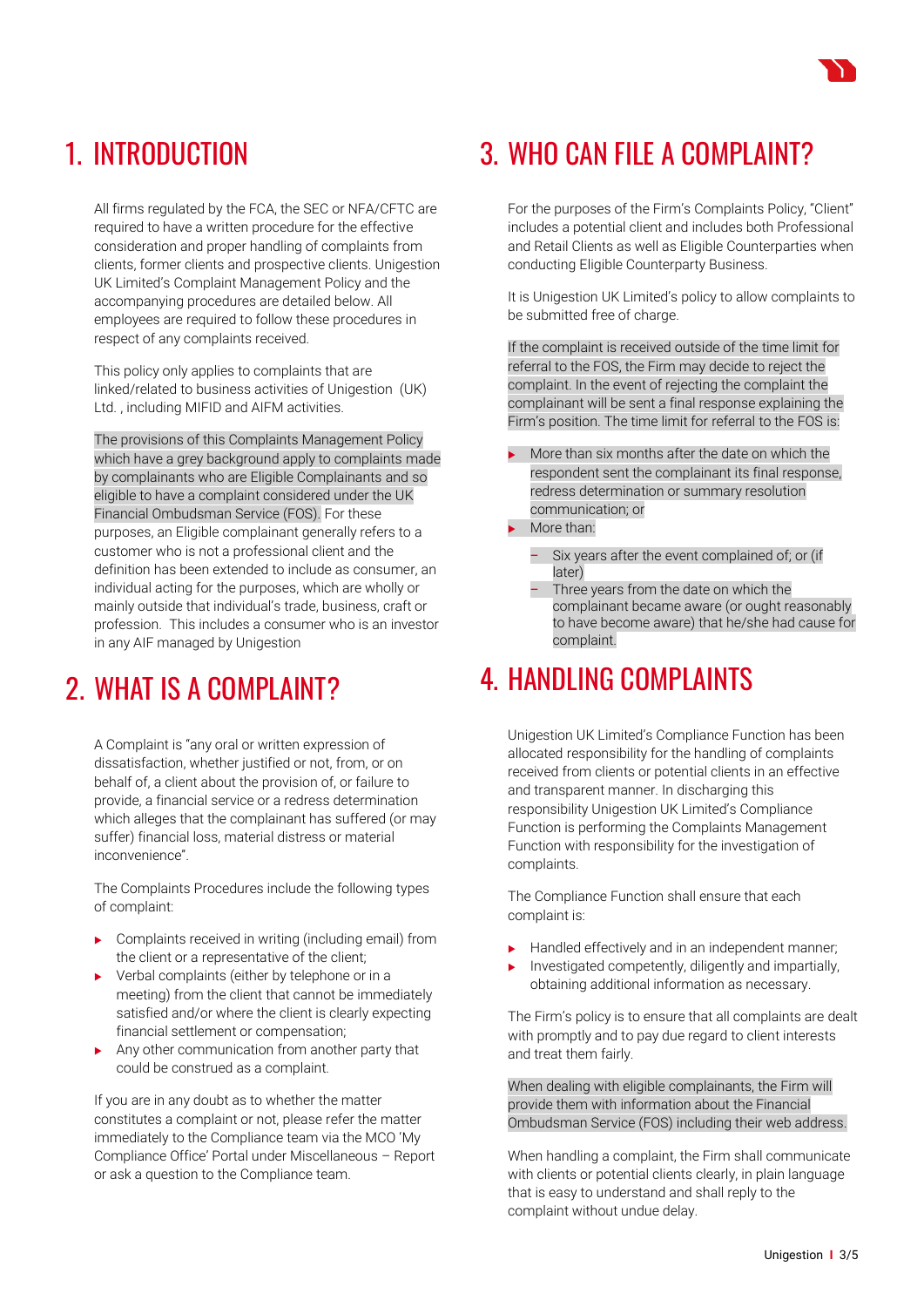The Firm shall comply promptly with any offer of remedial action or redress accepted by the Complainant. Where a complaint is referred to the FOS, the Firm will cooperate fully with them and comply promptly with any settlements or awards made by it.

#### <span id="page-3-0"></span>5. PUBLICATION OF THE COMPLAINTS PROCESS

The Firm's Complaints Management Policy will be published on the Firm's website as well as provided to any client or potential client on request, or when acknowledging a complaint.

The Firm will also provide information in a clear and easily accessible way about the Financial Ombudsman Service – including the Financial Ombudsman Service's website address – [http://www.financial](http://www.financial-ombudsman.org.uk/)[ombudsman.org.uk/.](http://www.financial-ombudsman.org.uk/)

This information will be provided in the Firm's website and in its contracts with its clients.

#### <span id="page-3-1"></span>6. COMPLAINTS HANDLING PROCESS

Unigestion UK Limited has adopted the following procedures in respect of any complaints received:

- 1. All complaints received by an employee of the Firm must be notified immediately to the Compliance Function via Email. Under no circumstances should an employee who is in receipt of a complaint make any attempt to "talk the client out" of their complaint; nor should they make any admission of liability for the error or omission which is the source of the client's complaint;
- 2. Upon receipt of notification of a client complaint from any employee the Compliance Function will acknowledge receipt by email and instruct the employee on how to proceed. This will in most cases be to simply confirm to the complainant that their complaint has been received and passed to the Compliance Function for investigation who will be in contact with the complainant shortly. Unless instructed to do so by the Compliance Function the employee should not engage in further correspondence with the complainant in respect of the complaint. If the complainant seeks to discuss the complaint with the employee he/she should seek guidance from the Compliance Function on how to proceed.
- 3. The Compliance Function will notify Senior Management of any serious complaints or complaints that indicate the possibility of a material loss or a material deficiency in the Firm's systems and controls;
- 4. A written acknowledgement of the complaint will be provided to the client promptly by the Compliance

Function. The written acknowledgment will outline the process to be followed by the Firm and the anticipated maximum response time in handling the complaint. The acknowledgement will also include the contact details of the Compliance Function.

- 5. The Compliance Function will investigate the complaint competently, diligently and impartially, obtaining additional information as necessary. The following will be assessed fairly, consistently and promptly:
	- The subject matter of the complaint
	- − Whether the complaint should be upheld
	- − What remedial action/ redress may be appropriate
	- − If appropriate, whether it has reasonable grounds to be satisfied that another respondent may be solely or jointly responsible for the matter alleged in the complaint
- 6. Factors that may be relevant in the assessment of a complaint will include the following:
	- All the evidence available and the particular circumstances of the complaint
	- Similarities with other complaints received by the respondent
	- Relevant guidance published by the FCA, other relevant regulators, the Financial Ombudsman Service or former schemes
	- − Appropriate analysis of decisions by the Financial Ombudsman Service concerning similar complaints received by Unigestion UK Limited (if any)
- 7. The Compliance Officer handling the complaint will exercise the final review of any correspondence with the complainant. It is important to ensure that the complainant is kept informed of progress in the handling of their complaint;
- 8. The Compliance Function maintains appropriate records in relation to each complaint, including evidence obtained and all the supporting correspondence.
- 9. Once the Compliance Function has decided on the action to be taken to resolve the complaint, they will communicate this to the client promptly.
- 10. The written confirmation of the resolution of the complaint will advise the complainant of their options, including that may be able to refer the complaint for alternative dispute resolution (ADR) or commence civil action.
- 11. The complainant will also be informed of their right to refer their complaint to the FOS. The information about the right to refer the complaint to the FOS will be provided as a final response which will:
	- Include a copy of the Financial Ombudsman  $\overline{a}$ Service's standard explanatory leaflet
	- Provide the website address of the FOS <http://www.financial-ombudsman.org.uk/>
	- Inform the complainant that if, still dissatisfied  $C.$ with the respondent's response, the complaint may now be referred to the FOS
	- Outline whether the Firm consents to waive the time limits to refer the complaint to the FOS